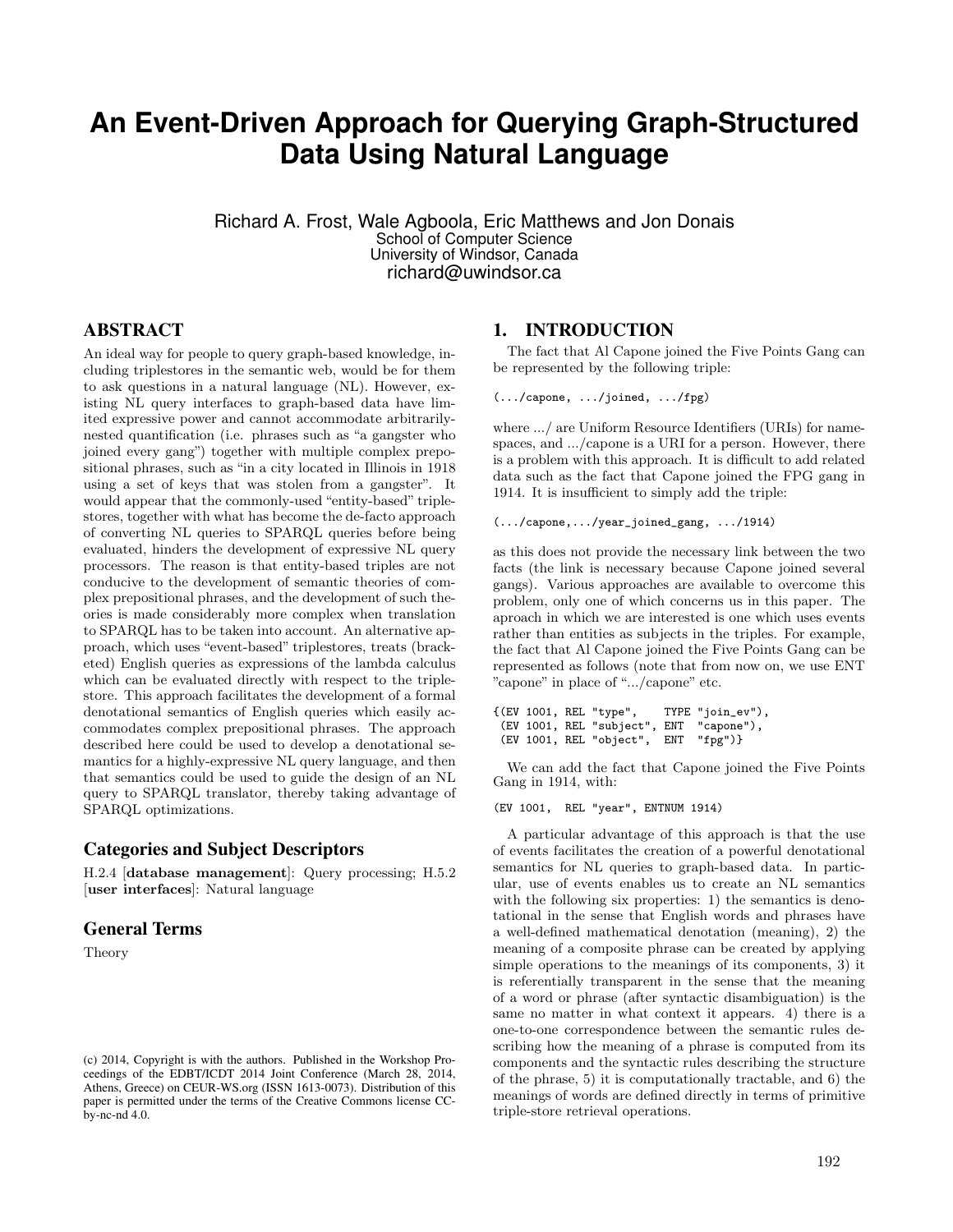These six properties enable NL triple-store query processors to be implemented as highly modular syntax-directed interpreters. The advantage of this is that processors for individual language constructs can be built and tested separately. Consequently, the query processors can easily be extended to accomodate new language constructs such as prepositional phrases.

The semantics that we have developed is complex and is the result of two revisions that we have made to a wellknown formal semantics of English, called Montague Semantics (MS) [6]. We first modified MS to create a computationally tractable form called FLMS which is suitable as a basis for NL query interfaces to relational databases. We then modified FLMS to a form which we call EV-FLMS which is suitable as a basis for querying event-based triple stores. Owing to the complexity of these modifications, this paper describes the two revisions in two separate sections.

The paper is structured as follows: in 2.1 we introduce Montague Semantics. In 2.2 and 2.3 we show how MS can be extended and converted to a computationally tractable form which can be used as a basis for NL query interfaces to conventional relational databases. In section 3 we discuss in more detail how knowledge can be represented in triple stores. In 4 we introduce some primitive retrieval operators for triple stores. In 5 we introduce a new event-based version of FLMS, called EV-FLMS and show how the meaning of words and phrases can be defined in terms of the triplestore retrieval operators. In 5.2 we show how the semantics accommodates prepositional phrases, thereby achieving all six of the properties listed above. In 6 we give examples of how complex queries such as "which gangster who stole a car in 1908 or 1918 in Manhattan joined a gang that was joined by Torrio?" are answered. In 7, we briefly discuss the use of a parser to disambiguate queries. In 8 we mention related work. We conclude in 9 with work yet to be done.

# 2. A COMPOSITIONAL SEMANTICS FOR NL RELATIONAL DB QUERIES

We begin by discussing MS and show how the meaning of a sentence in English can be composed from the meanings of its component words and phrases. We then show how MS can be extended and modified for use as a basis for NL query interfaces to conventional relational databases.

### 2.1 Montague Semantics

If we ignore that part of MS which deals with intensional and modal aspects of language, common nouns such as "thief" and intransitive verbs such as "smokes" can be thought of as denoting predicates over the set of entities in the "universe of discourse", i.e. characteristic functions of type entity  $\rightarrow$  bool, where  $x \rightarrow y$  denotes the type of functions whose input is a value of type x and whose output is of type y. One of Montague's many insights is that proper nouns (i.e. names) do not denote entities directly. Rather, they denote functions defined in terms of entities. For example, the proper noun "Capone" denotes the function  $\lambda p$ p cap where cap represents the entity associated with the name "Capone". (For readers not familiar with the lambda calculus, the expression  $\lambda x$  e denotes a function which, when applied to an argument y, returns as result the expression e with all instances of x in it replaced by y.) According to the rules proposed by Montague, the phrase "Capone smokes"

(ignoring temporal aspects) is interpreted as shown below, where  $a \Rightarrow b$  indicates that b is the result of evaluating  $a, ||x||$ represents the denotation (meaning) of the word or phrase x, and x\_pred is the predicate associated with the word x.

 $\|$ Capone smokes $\|$  =>  $\|$ Capone $\|$   $\|$ smokes $\|$  $\Rightarrow$  ( $\lambda$ p p cap) smokes\_pred => smokes\_pred cap

Quantifiers such as "every", and "a" denote higher-order functions of type:  $(\text{entity}\rightarrow \text{bool}) \rightarrow ((\text{entity}\rightarrow \text{bool}) \rightarrow \text{bool})$ For example:

 $\|\text{every}\| = \lambda p \lambda q \,\forall x \, (p \, x) \rightarrow (q \, x)$ 

where  $\rightarrow$  denotes logical implication in this context. Accordingly, the phrase "every thief smokes" is interpreted as:

 $\label{eq:Riccati} (\lambda p \lambda q \ \forall x (p \ x) \! \rightarrow \! (q \ x)) \text{thief\_pred} \text{smokes\_pred}$  $=\lambda(\lambda q \forall x \text{ their\_pred } (x) \rightarrow q(x))$  smokes\_pred  $\Rightarrow$   $\forall x$  thief\_pred (x)  $\rightarrow$  smokes\_pred(x)

There are many advantages to MS including the fact that phrases of the same syntactic type, e.g. "Capone" and "every thief" have denotations of the same type i.e. (entity  $\rightarrow$  $bool,$  making the semantics highly compositional with respect to the syntactic structure of the phrase. Consequently, the semantics is easy to implement in a syntax directed interpreter as there is a one-to-one correspondence between the syntactic rules of the grammar defining the query language and the semantic rules defining how the meaning of a compound construct is computed from the meaning of its components). There are, however, two disadvantages of directly implementing MS as the basis for a database query processor, as discussed in the next two sub-sections.

### 2.2 An explicit denotation for transitive verbs

MS is not fully compositional as it does not have an explicit denotation for transitive verbs. Instead it leaves transitive verbs uninterpreted throughout the rewriting of the lambda expression denoting the sentence or phrase, and only deals with the transitive verb at the very end through a syntactic rewrite rule (see page 216 in [6] for the details). In earlier work [11] we developed a method for defining the denotation of transitive verbs explicitly. Accordingly, the denotation of "join" (as in "join a gang") is as follows:

 $\|join\| = \lambda z \ z(\lambda x \lambda y \ join\_pred (y, x))$ 

Where join\_pred is the two place predicate corresponding to the word "join". Note that this is similar to, but not exactly the same as, that proposed by Hendricks [18], Main and Benson [22], Blackburn and Bos [2] (who attribute it to Robin Cooper at the University of Goteborg), and Clifford [4]. The following shows the use of this denotation:

|Did Capone join the Five Points Gang?||

- by parsing
- $=$   $\vert \vert$  Capone $\vert \vert$  ( $\vert \vert$ join $\vert \vert$  | Five Points Gang||)
- $\Rightarrow$  ( $\lambda$ p p cap) (( $\lambda$ z z( $\lambda$ x $\lambda$ y join\_pred(y,x)))( $\lambda$ q q fpg))
- => ( $\lambda$ p p cap) (( $\lambda$ q q fpg)( $\lambda$ x $\lambda$ y join\_pred(y,x)))  $\Rightarrow$  ( $\lambda$ p p cap) (( $\lambda$ x $\lambda$ y join\_pred(y, x)) fpg)
- $\Rightarrow$  ( $\lambda p$  p cap) ( $\lambda y$  join\_pred(y, fpg))
- $\Rightarrow$  ( $\lambda$ y join\_pred (y, fpg)) cap
- => join\_pred(cap, fpg)

which returns True if Capone joined the Five Points Gang.

### 2.3 An efficient version of MS

Another disadvantage of MS as a basis for database query processors is that a direct implementation of the denotations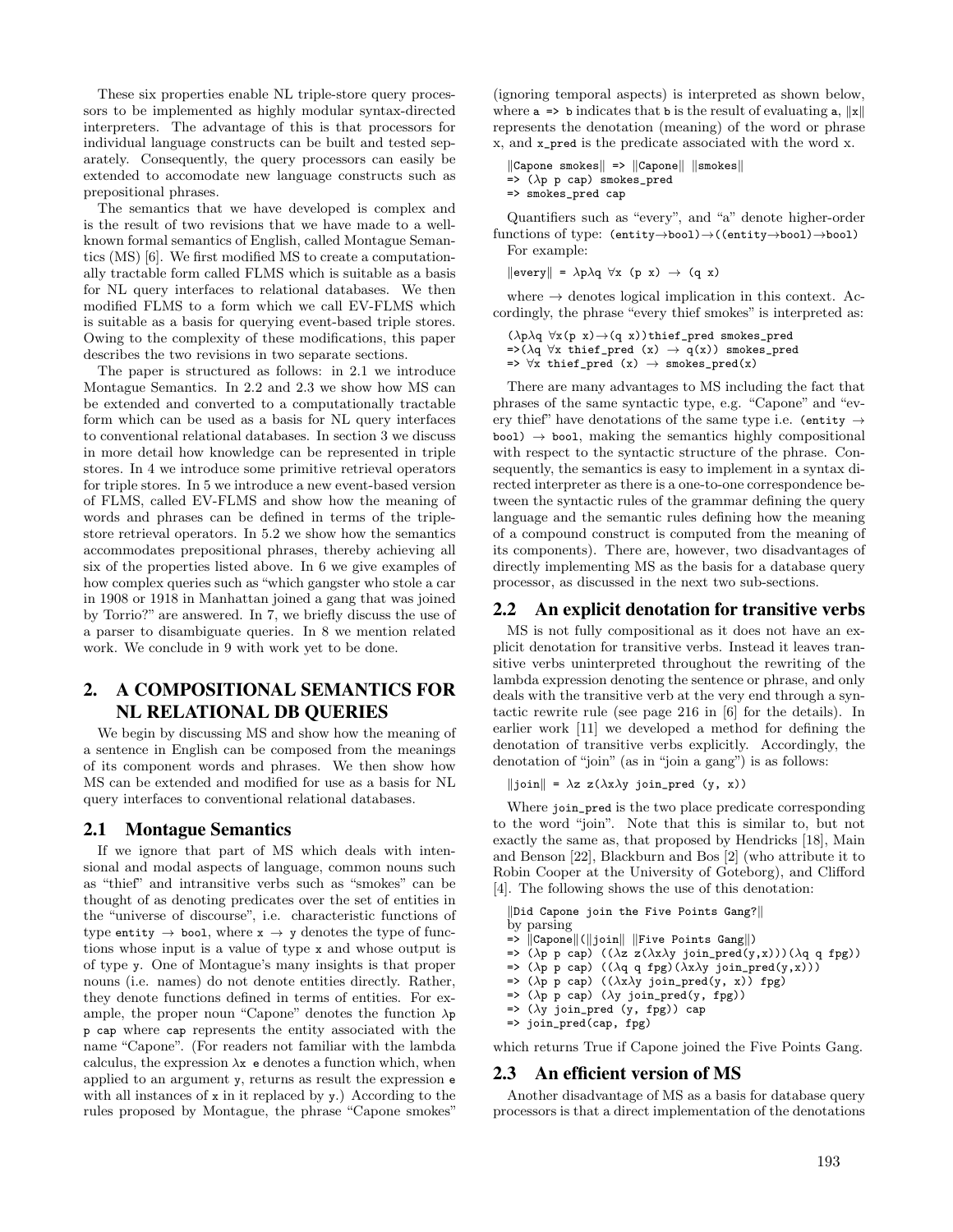of phrases which include the word "every"is computationally intractable. This is due to the fact that the function which denotes the word "every" requires all entities in the universe of discourse to be examined. For example:

#### $\forall x \text{ their\_pred}(x) \rightarrow \text{smokes\_pred}(x)$

In order to overcome this problem, MS can be converted to a semantics called FLMS that is based on sets and relations rather than on their corresponding predicates. In this approach, which was first suggested and partially implemented by Frost and Launchbury [9] and further developed by Frost and Fortier, [15], sets and relations are used in the denotations of common nouns, intransitive verbs, and transitive verbs, rather than their corresponding predicates, and all other denotations are modified appropriately:

```
|\text{third}| = {capone, torrio, moran }.\|\text{gang}\| = {bowery, fpg ..
\|\mathbf{s} \|\mathbf{s} = {capone, torrio, moran ..
 \|\texttt{Capone}\| = \lambda \bar{\texttt{p}} \texttt{capone} \in \bar{\texttt{p}}\|\text{Moran}\| = \lambda p moran \in p\|Torrio\| = \bar{\lambda}p torrio \in p
\|\texttt{Five Points} Gang\| = \lambda \hat{p} \texttt{fpg} \in p\|\text{every}\| = \lambda \text{s} \lambda \text{t} \ \text{s} \to \text{t}\|\mathbf{a}\| = \lambda \mathbf{s} \lambda \mathbf{t} \ \mathbf{s} \ \cap \ \mathbf{t} \neq \ \mathbf{0}\|\text{and}\| = \lambda f \lambda g \lambda s ((f s) & (g s))
\|join\| = \lambda q \{x|(x,image_x) \in collect(join_rel)\}\& q(\text{image}_x)join_rel = {(capone, bowery),(capone, fpg),
                                                               (torrio, fpg),etc.}
```
The definition of  $\|\mathbf{i} \cdot \mathbf{j}\|$  uses relative set notation: informally,  $\{a \mid b1 \in s1 \text{ etc.}, \& c1 \text{ etc.}\}$  is read as the set of all a such that b1 is a member of the set s1, etc. and c1 is a condition, etc. The function collect is defined such that it returns a new binary-relation, containing one binary tuple (x, image\_x) for each member of the projection of the lefthand column of join\_rel, where image\_x is the mathematical image of x under the relation join\_rel. For example:

```
collect join_rel
```
=> {(capone, {bowery,fpg}),(torrio, {fpg}), etc.

As example of the use of the denotation of the word "join". consider: ||join|| ||Five Points Gang||

```
\Rightarrow \lambdaq{x|(x,image_x) \in collect(join_rel) & q(image_x)}
                                                 (\lambda p fpg \in p)
\Rightarrow {x|(x,image_x) \in collect(join_rel) &
                                        (\lambda p \; fpg \in p)(image_x)}
\Rightarrow {x|(x,image_x) \in collect(join_rel) &
                                         (fpg \in image_x)=> {capone, torrio}
```
The resulting semantics is highly compositional: denotations of compound phrases and sentences are created using function application, according to the syntactic structure of the query. It should be noted that syntactic ambiguity is accommodated by having the parser generate more than one syntax tree each of which determines an order of application of the functions which are denoted by the words and phrases in the query. For example: one of the two syntactic parses of the query "Did Capone and Torrio join a gang?" would result in the following expression, which has the same meaning as the query "Did Capone join a gang and did Torrio join a (not necessarily the same) gang?"

```
(\Vert \text{and} \Vert \Vert \text{Capone} \Vert \Vert \text{Torrio} \Vert) (\Vert \text{join} \Vert (\Vert \text{a} \Vert \Vert \text{gang} \Vert) )
```
which evaluates to True w.r.t. the definitions given above. We discuss ambiguity further in section 7.

The set-based FLMS semantics has the first five of the six properties discussed earlier. It can be implemented directly as part of a syntax-directed query processor for conventional relational databases in any programming language, but most easily in languages such as LISP, Miranda, Haskell, Scheme, ML or Python which support higher-order functions. Denotations of common nouns such as "thief" and intransitive verbs such as "smokes" are defined directly in terms of unary relations in the database. Relations such as join rel, which are used in the denotations of transitive verbs, are defined directly in terms of binary-relations.

### 3. EVENT-BASED TRIPLE STORES

Before we discuss how to convert FLMS to a form that can be used with event-based triple stores, it is helpful to consider further how knowledge can be represented in such stores. First, we consider how to represent facts associated with intransitive verbs. For example, the fact that Capone was known to smoke. This can be represented as:

```
\{(EV 1005, REL "type", TYPE "smoke_ev"),<br>(EV 1005, REL "subiect", ENT "capone")}
 (EV 1005, REL "subject",
```
Next, set membership which is the result of an action, e.g. the fact that Capone became a thief, can be represented by treating set membership as an event:

```
{(EV 1002, REL "type", TYPE "membership"),
 (EV 1002, REL "subject", ENT "capone")<br>(EV 1002, REL "object", ENT "thief")}
              REL "object",
```
Now we can add the fact that he became a thief in 1908:

(EV 1002, REL "year", ENTNUM 1908)

Finally, consider set membership which is a consequence of an intrinsic property of an entity, e.g. the triples representing the fact that "Capone stole a car in 1918 in Manhattan" are:

|  |  | {(EV 1004, REL "type",        | TYPE          | " $steal\_ev$ "), |
|--|--|-------------------------------|---------------|-------------------|
|  |  | (EV 1004, REL "subject",      | ENT           | "capone"),        |
|  |  | (EV 1004, REL "object",       | ENT           | $"car1"$ ),       |
|  |  | (EV 1004, REL "year",         | ENTNUM 1908), |                   |
|  |  | (EV 1004, REL "location", ENT |               | "Manhattan")}     |
|  |  |                               |               |                   |

In the above, we have not represented the fact that car1 is a car. To be consistent, this fact should be represented in a way that is similar to the way in which event 1002 represents the fact that Capone was a thief:

```
{(EV 1006, REL "type", TYPE "membership"),
 (EV 1006, REL "subject", ENT "car1")<br>(EV 1006, REL "object", ENT "car")}
 (EV 1006, REL "object", ENT
```
It is somewhat burdensome to have to treat membership of a set (e.g. car) which results from the "core" essence of an entity (e.g. car1) in a similar way to membership of a set which is contingent on an action. However, this allows us define denotation of all common nouns in the same way.

From the examples given above, one can see that when set membership (e.g. the set thief) is contingent on an action (e.g. steal), there could be some redundancy in the triple store. For example, the data represented by event 1002 could be derived from event 1004 data. We do not address this concern in this paper, as it has to do with how data from other data structures is converted to triple store data, and what deductive machinery accompanies the triple store.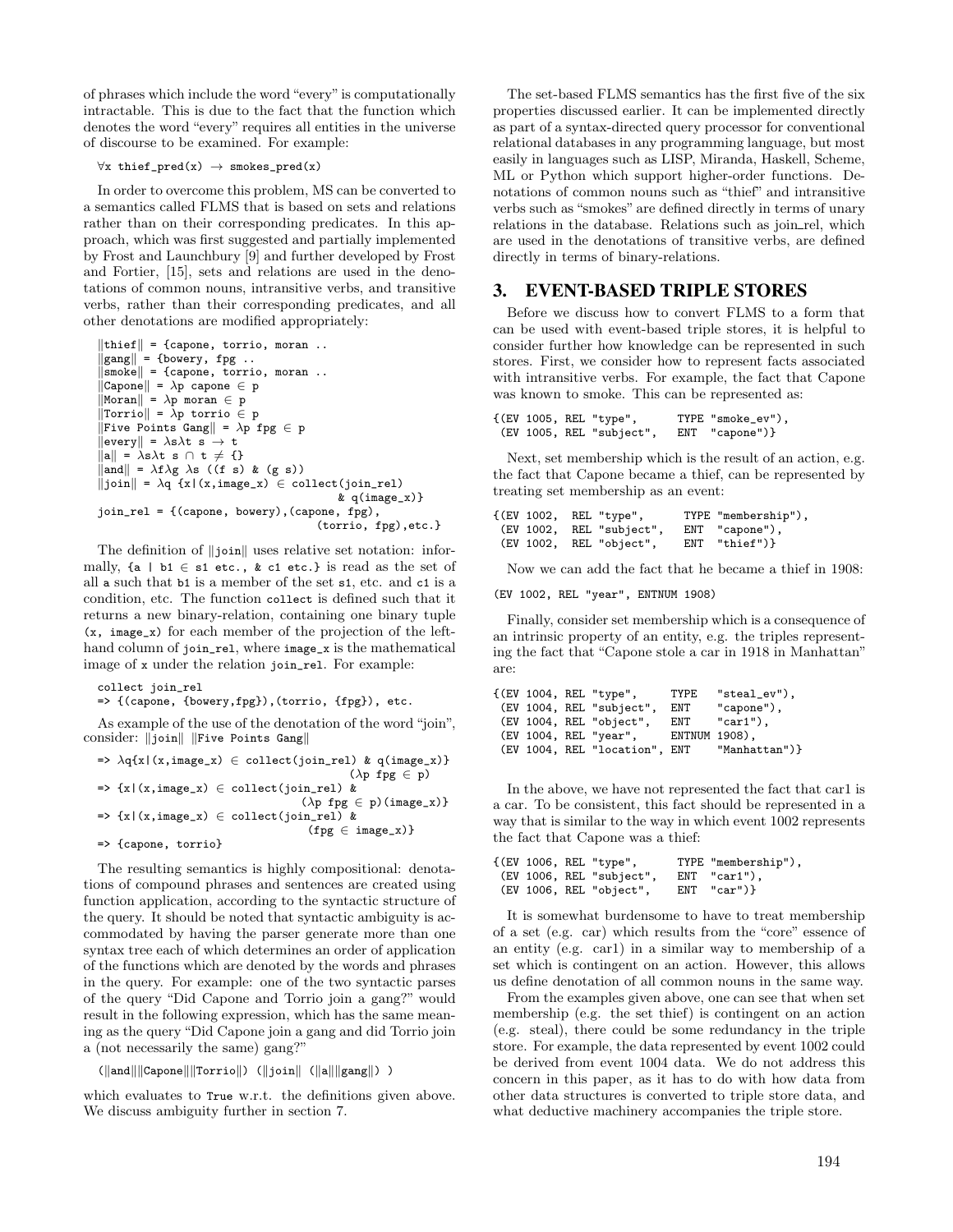### 4. RETRIEVING DATA FROM AN EVENT-BASED TRIPLE STORE

Before we introduce the new event-based semantics, we define some basic triple store retrieval operators. Given the limitations of space, rather than define the retrieval operators and our new semantics using the notation of lambda calculus and set theory, and then show how they can be implemented in a programming language, we give the definitions directly using the notation of the programming language Miranda. We choose Miranda for four reasons: 1) It has built-in list operators and a list comprehension construct which corresponds to the "relative set notation" that we used in denotations in FLMS (section 2.3). 2) Similar to MS and FLMS, our new semantics uses higher-order functions which can be defined directly in Miranda. 3) Miranda has a simpler syntax than other higher-order functional languages. 4) Given the declarative nature of Miranda, the definitions are executable specifications which allow us to test our ideas.

In Miranda:

- [x1,..,xn] is a list of n elements of the same type.
- #s is the length of the list s.
- f a1..an returns the result of applying f to a1..an
- member s x returns True if x is in the list s.
- (x1,..,xn) is a tuple of n values of different type.
- Lists are created using list-comprehensions which have the general form:[values|generators;conditions] For example:  $[(x^2 | x \leftarrow [1..10],$  odd x]  $=$  [1, 9, 25, 49, 81]
- f a1..an = e defines f to be a function of n arguments whose value is the expression e.
- n \$f m allows f to be used as an infix operator.
- Functions can be composed with the . operator: (f . g)  $x = f$  (g  $x$ )
- map f s applies f to every member of the list s.
- New types can be defined using type constructors,e.g.

field ::= EV num | ENT [char] | ENTNUM num TYPE [char] | REL [char] | ANY

then EV 1000 is a value of type field

Note in function application brackets are used to establish the order of application, not to enclose arguments, e.g. sqrt 9 + sqrt  $(2 + 2)$  => 5. We begin by defining a triple store called data which we use as an example throughout the rest of the paper. Note that we have used type constructors EV, REL etc. (which we earlier referred to as "tags") in the definition of the triple store. Note also that the definition of data is part of the Miranda program that we built to test our semantics.

```
data =
 [(EV 1000, REL "type", TYPE "born_ev"),<br>(EV 1000, REL "subject", ENT "capone"),
   (EV 1000, REL "subject", ENT "capone")<br>(EV 1000, REL "year", ENTNUM 1899),
   (EV 1000, REL "year", ENTNUM 1899),<br>(EV 1000, REL "location", ENT "brooklyn"),
   % (EV 1000, REL "location", ENT "brooklyn")<br>(EV 1001, REL "type", TYPE "join_ev"),
   (EV 1001, REL "type", TYPE "join_ev")<br>(EV 1001, REL "subject", ENT "capone"),
   (EV 1001, REL "subject",
```

| (EV | 1001,     | REL | "object",   | ENT  | "fpg"),        |
|-----|-----------|-----|-------------|------|----------------|
| (EV | 1002,     | REL | "type",     | TYPE | "membership"), |
| (EV | 1002,     | REL | "subject",  | ENT  | "capone"),     |
| (EV | 1002,     | REL | "object",   | ENT  | "thief"),      |
| (EV | 1002,     | REL | "year",     |      | ENTNUM 1908 ), |
| (EV | 1003,     | REL | "type",     | TYPE | "join_ev"),    |
| (EV | 1003,     | REL | "subject",  | ENT  | "capone"),     |
| (EV | 1003,     | REL | "object",   | ENT  | "bowery"),     |
| (EV | 1004,     | REL | "type",     | TYPE | "steal_ev"),   |
| (EV | 1004.     | REL | "subject",  | ENT  | "capone"),     |
| (EV | 1004,     | REL | "object",   | ENT  | $"car_1"$ ,    |
| (EV | 1004,     | REL | "year",     |      | ENTNUM 1918),  |
| (EV | 1004.     | REL | "location", | ENT  | "manhattan"),  |
| (EV | 1005,     | REL | "type",     | TYPE | "smoke_ev"),   |
| (EV | 1005.     | REL | "subject",  | ENT  | "capone"),     |
| (EV | 1006,     | REL | "type",     | TYPE | "membership"), |
| (EV | 1006,     | REL | "subject",  | ENT  | $"car_1"$ ),   |
| (EV | 1006,     | REL | "object",   | ENT  | $"car")$ ,     |
| (EV | 1007, REL |     | "type",     | TYPE | "membership"), |
| (EV | 1007,     | REL | "subject",  | ENT  | "fpg"),        |
| (EV | 1007,     | REL | "object",   | ENT  | "gang"),       |
| (EV | 1008,     | REL | "type",     | TYPE | "membership"), |
| (EV | 1008.     | REL | "subject",  | ENT  | "bowery"),     |
| (EV | 1008,     | REL | "object",   | ENT  | "gang"),       |
| (EV | 1009,     | REL | "type",     | TYPE | "join_ev"),    |
| (EV | 1009,     | REL | "subject",  | ENT  | "torrio"),     |
| (EV | 1009,     | REL | "object",   | ENT  | "fpg"),        |
| (EV | 1010,     | REL | "type",     | TYPE | "membership"), |
| (EV | 1010,     | REL | "subject",  | ENT  | "capone"),     |
| (EV | 1010,     | REL | "object",   | ENT  | "person"),     |
| (EV | 1011,     | REL | "type",     | TYPE | "membership"), |
| (EV | 1011,     | REL | "subject",  | ENT  | "torrio"),     |
| (EV | 1011,     | REL | "object",   | ENT  | "person")]     |

We now define a basic retrieval function getts which returns triples from data which match given field value(s):

```
getts (a, ANY, ANY) = [(x, y, z) | (x, y, z) <- data; x = a]getts (ANY, ANY, c) = [(x, y, z) | (x, y, z) <- data; z = c]
etc.
Example uses are:
```

```
getts (ANY, "subject", "torrio")
               => [(1009, "subject", "torrio"),
                   (1011, "subject",etc.]
```
getts (1009, "type", ANY) => [(1009, "type", join\_ev)]

Operators to extract one or more fields from a triple include:

| first          | $(a,b,c) = a$ |                      |      |
|----------------|---------------|----------------------|------|
| second         | $(a,b,c) = b$ |                      |      |
| third          | $(a,b,c) = c$ |                      |      |
| thirdwithfirst |               | $(a, b, c) = (c, a)$ | etc. |

Operators which return sets of fields from sets of triples can be defined using the functions above and the function map:

firsts trips = map first trips<br>thirds trips = map third trips  $=$  map third trips thirdswithfirsts trips = map thirdwithfirst trips etc.

We can now define more complex operators, such as:

```
get_subj_for_event ev
            = thirds (getts (ev, REL "subject", ANY))
```
get\_subjs\_for\_events evs = concat (map get\_subj\_for\_event evs)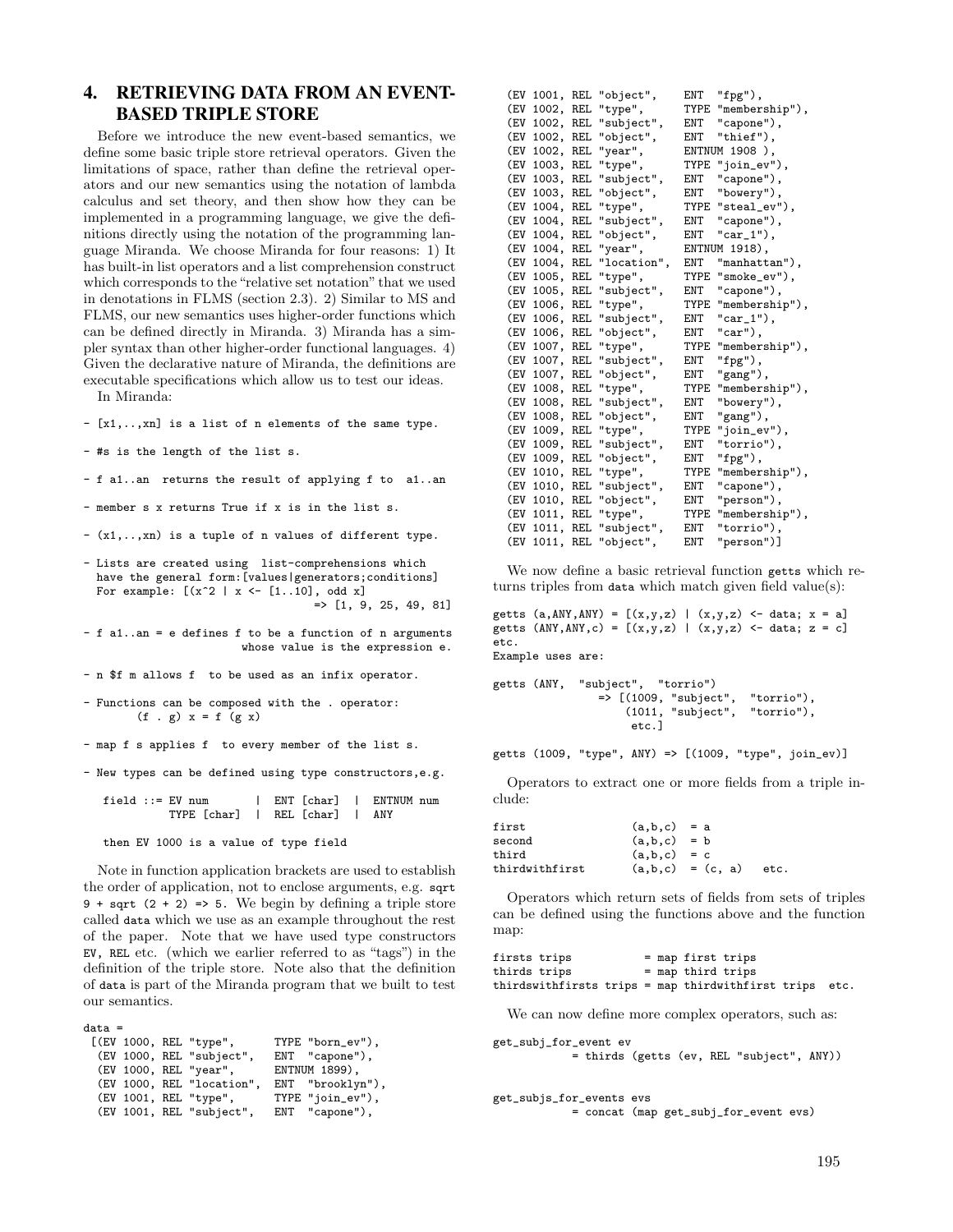Such that:

```
get_subjs_for_events [EV 1000, EV 1009]
                          => [ENT "capone",ENT "torrio"]
```
The function get\_members returns all entities which are members of a given set:

```
get_members set = get_subjs_for_events events
where
events_for_type_membership
  = firsts (getts (ANY,REL "type",TYPE "membership"))
events for set as object
  = firsts (getts (ANY,REL "object", ENT set))
events
  = intersect events_for_type_membership
                            events_for_set_as_object
```
An example use of this operator is:

```
get_members "person" => [ENT "capone",ENT "torrio"]
```
Another useful operator is one which returns all of the subjects of an event of a given type:

```
get_subjs_of_event_type event_type
= get_subjs_for_events events
  where
  events
    = firsts (getts (ANY, REL "type", TYPE event_type))
```
For example:

get\_subjs\_of\_event\_type "smoke" => [ENT "capone"]

### 5. A NEW SEMANTICS BASED ON TRIPLES AND EVENTS

#### 5.1 Denotations of words

We begin with nouns. As in FLMS, the denotation of a noun is the set of entities which are members of the set associated with that noun. The get\_members function returns that set as a list. Note that in the Miranda program, sets are implemented as lists. We use the term "set" when discussing the semantics and "list" when discussing the implementation of the triple-store operators. Note also, that from now on, instead of representing denotaions as, for example:  $\|\text{person}\|$ , we define denotations as functions with an appropriate name, e.g. person. These denotations can then be applied to each other in the program, as shown on the next page, to create the meanings of more complex phrases.

```
person = get\_members "person"<br>
F = get members "range"get_members "gang'
     car = get\_members "car"<br>thief = get members "thie
                  = get_members "thief"
e.g. gang => [ENT "fpg", ENT "bowery"]
```
Next, we consider intransitive verbs. The denotation of an intransitive verb is the set of entities which are subjects of an event of the type associated with that verb:

smoke = get\_subjs\_of\_event\_type "smoke\_ev" e.g smoke => [ENT "capone"]

Intransitive use of transitive verbs are similar:

steal\_intrans = get\_subjs\_of\_event\_type "steal\_ev" steal\_intrans => [ENT"capone"]

As in FLMS, proper nouns denote functions which take a set of entities as argument and which return True if a particular entity is a member of that set, and False otherwise:

```
capone setofents = member setofents (ENT "capone")
         set ofents = member set ofents (ENT "torrio")car_1 setofents = member setofents (ENT "car_1)
fpg setofents = member setofents (ENT "fpg")
year_1908 setofents = member setofents (ENTNUM 1908)
etc.
An example application: capone smoke => True
```
The quantifiers, "a", "one" , "two", "every", etc. and the conjoiners are defined in the same way as in FLMS:

```
a nph vbph = \#(intersect nph vbph) \tilde{=} 0one nph vbph = \#(intersect nph vbph) = 1<br>two nph vbph = \#(intersect nph vbph) = 2
two nph vbph = \#(intersect nph vbph) = 2
every nph vbph = subset nph vbph
nounand s t = intersect s tnounor s t = mkset (s + t)
that = nounor
termand tmph1 tmph2
 = f where
       f setofevs = (tmph1 setofevs) & (tmph2 setofevs)
termor tmph1 tmph2
 = f where
       f setofevs = (tmph1 setofevs) \ \/(tmph2 setofevs)
```
An example application of the above is:

```
(capone $termor torrio) thief => True
```
Transitive verbs are more complex. We need something similar to the image in the FLMS approach. We can create "images" for an event et using the following:

```
make_image et
= collect
  (concat [(thirdswithfirsts . getts)
               (ev, REL "subject", ANY)| ev <- events])
where
events = (firsts . getts) (ANY, REL "type", TYPE et)
An example application:
    make_image "join_ev"
```

```
=> [(ENT "capone", [EV 1001, EV 1003]),
   (ENT "torrio", [EV 1009])]
```
We can now use make\_image to define the denotation of a transitive verb associated with an event of a given type:

```
join
= f where
  f tmph
    = [subj|(subj,evs)<- make_image "join_ev";
             tmph(concat[(thirds.getts)
                (ev, REL "object", ANY)| ev <- evs])]
```
This definition is somewhat complex. We begin by noting that a termphrase is a syntactic category that includes proper nouns and determiner phrases such as "fpg", "a gang", "a gang that was joined by torrio", etc. The denotation of "join" is a function f such that when f is applied to a termphrase tmph (which is itself a function) it returns a list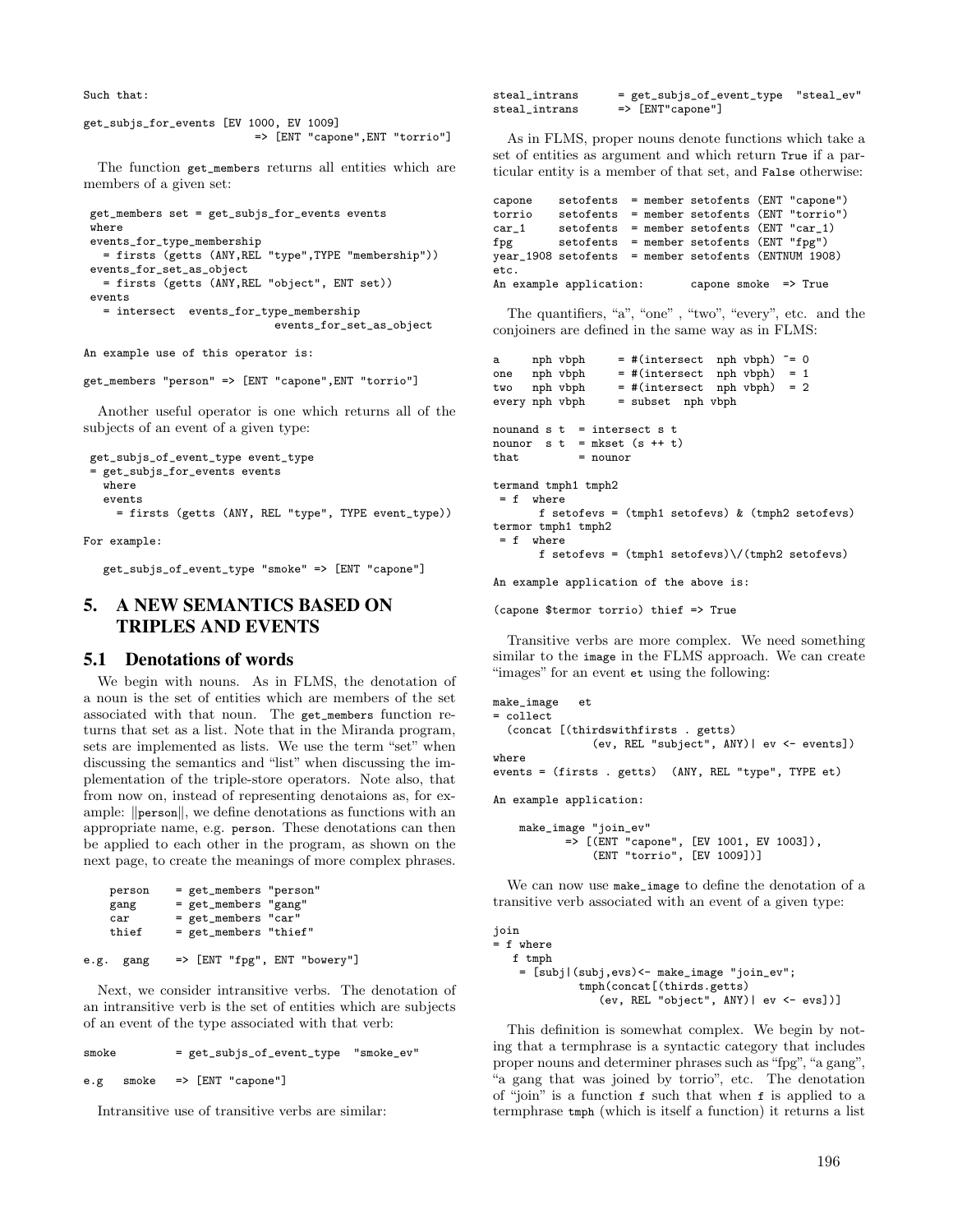of subjects each of which is associated with a set of events evs in the image of the join\_ev, such that when tmph is applied to the list of objects of the events evs, the result is True, e.g.:

```
join (a gang) => [ENT "capone",ENT "torrio"]
```
ENT capone is in the result owing to the fact that the denotation of the termphrase (a gang) is a function which returns True when applied to the list of objects of the set of events associated with ENT "capone" in the image of event type join\_ev. Similarly for ENT "torrio".

We can define the passive form of transitive verbs by replacing subject by object in the definition of make\_image and use it to create a function make\_passive\_trans. For example:

```
joined_by = make_passive_trans "join_ev"
```
#### Example use:

```
joined_by (capone $termand torrio) => [ENT "fpg"]
```
We conclude this sub-section by defining some "query" words:

| which nph vph    |     |          | = intersect nph vph         |
|------------------|-----|----------|-----------------------------|
| how_many nph vph |     |          | = intersect nph vph         |
| did              |     | tph vbph | = "yes", if tph vbph = True |
|                  |     |          | = "no", otherwise           |
| who              | vph |          | = which person vph          |

# 5.2 Prepositional phrases

Complex prepositional phrases, such as "in 1908 or 1918 in a city in Illinois" have typically been somewhat difficult to integrate into a compositional NL query semantics which allows arbitrarily-nested quantification (which our semantics does). We do not have any problems and can easily accommodate multiple prepositional phrases by having the parser convert the list of prepositional phrases to a possibly empty list of "prepositional pairs". Each pair consists of a REL value and a termphrase. For example, the phrase "in 1908 or 1918, in Manhattan" which consists of two prepositional phrases is converted to:

```
[(REL "year", year_1908 $termor year_1918),
(REL "location", "manhattan")]
```
The definition of each transitive verb is redefined to make use of this list to filter the events which are in the image of the event-type associated with that transitive verb before the termphrase which is the argument to the denotation of the transitve verb is applied to the set of objects associated with the event. A recursive function called filter\_ev applies each prepositional phrase in turn as a filter to each event:

```
steal' tmph preps
 = [ subj | (subj, evs) \le image_steal;
      tmph (concat
       [(thirds.getts) (ev, REL "object", ANY)
         | ev <- evs; filter_ev ev preps])]
filter_ev event [] = True
filter_ev event (prep:list_of_preps)
   = ((snd (prep)) ((thirds.getts)
                             (event,fst (prep),ANY)))
     & filter_ev event list_of_preps
```

```
for example:
```
steal' (a car) [(REL "year", year\_1908 \$termor year\_1918), (REL "location", "manhattan")]

```
=> [ENT "capone"]
```
# 6. DEFINING WORDS INDIRECTLY AND EXAMPLE QUERIES

The meaning of some words can be defined in terms of words and phrases whose meanings are known. For example:

```
gangster = join (a gang)
```
Our EV-FLMS semantics has the six properties mentioned earlier. The answers to complex queries can be obtained from the meanings of their components by simple function application. For example, the query "Which gangster who stole a car in 1908 or 1918 in Manhattan, joined a gang which was joined by Torrio?" would be converted to the following functional expression by the parser, and then evaluated directly by the programming language in the same way as the expression  $3 + (2 * 4)$  would be evaluated:

```
which
   (person $that
    (steal' (a car)
          [(REL "year", year_1908 $termor year_1918),
           (REL "location", "manhattan")]))
   (join (a (gang $that (joined_by torrio))))
```
=> [ENT"capone"]

The conversion, by the parser, of the word "in" to (REL "year") and (REL "location") in the two different contexts is clumsy and contravenes Montague's notion that words do not denote entities directly. We will improve this approach in futue work.

In our semantics, queries can contain arbitrarily-nested quantification. Termphrases with quantifiers ("a", "every", "some", "one" "two", etc.) can also appear in prepositional phrases. For example, if the data store held the appropriate triples, the following query can be processed "Who broke into a bar using a jimmy or a brick in two cities located in Illinois?"

### 7. USING A PARSER TO DISAMBIGUATE

Our new semantics has a one-to-one correspondence between the syntax rules defining the syntactic structure of the queries, and the semantic rules determining the order of application of the functional denotations. All phrases and words of a syntactic category have denotations (meanings) of the same semantic type, simplifying integration of the semantics with a parser to create a syntax-directed interpreter. We have already done this for the FLMS semantics and we are currently doing this for the semantics presented here.

There is insufficient space in this paper to discuss ambiguity in detail. In summary, our parser generates more than one syntax tree for ambiguous queries. For example, the query "Did Capone and Torrio join a gang?" would be parsed in two ways, resulting in the two expressions:

(capone \$termand torrio) (join (a gang)) (a gang) (joined\_by (capone \$termand torrio))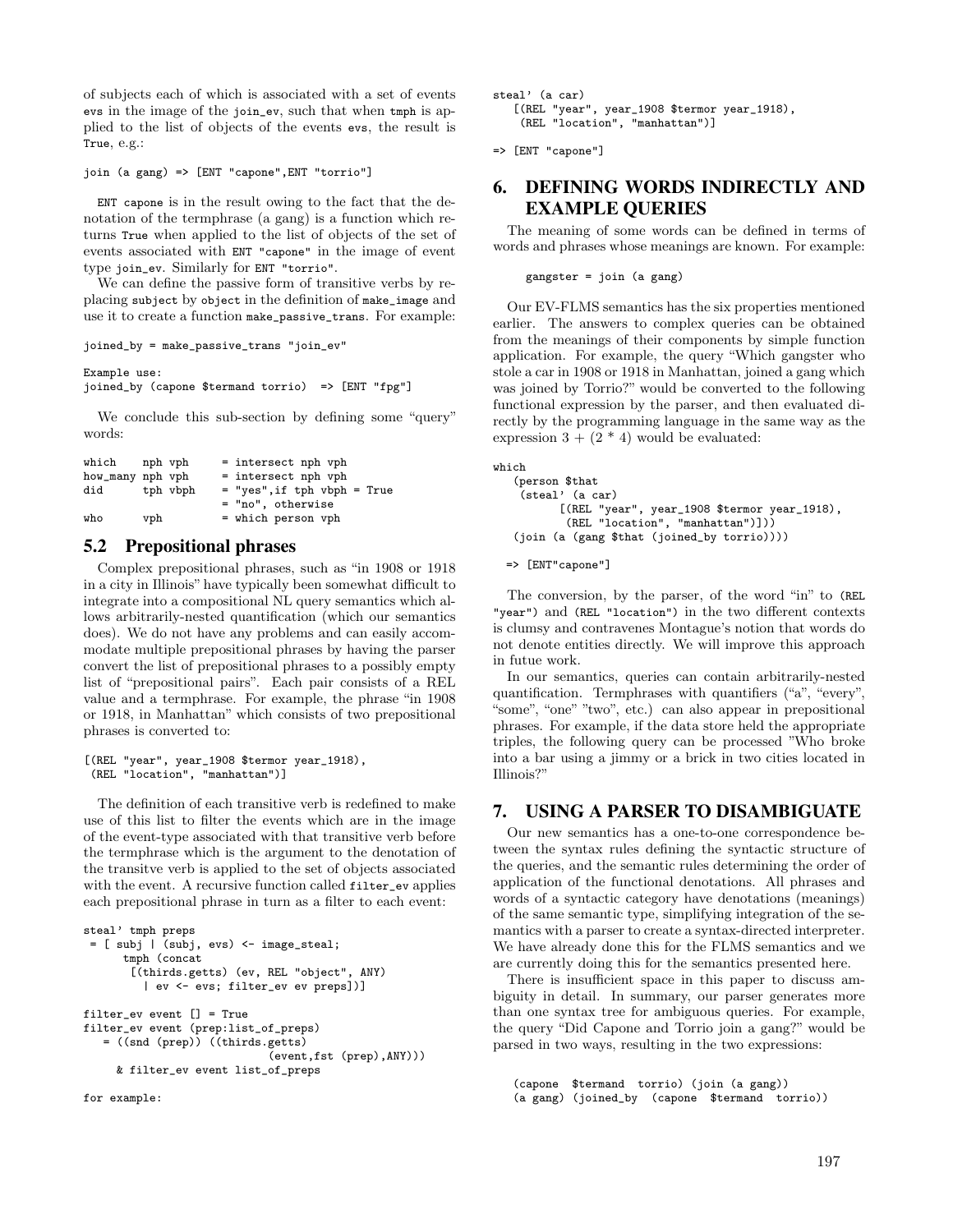The first returns True if Capone and Torrio both joined a, not necessarily the same, gang, and the latter would only return True if at least one gang was joined by both Capone and Torrio.

### 8. RELATED WORK

Triple stores have been used in binary-relational databases since the 70's. A comprehensive survey of research on binary relational databases and triplestores, up to and including that carried out in the early 1980's, is provided in [10]. That paper also includes a description of a triple-based query language called WAROUT which appears to be one of the first SPARQL like query languages to have been developed.

Since the 80's, various attempts have been made to create user-friendly query interfaces to binary-relational triplestores. Early attempts include WAROUT mentioned above, pseudo natural-language interfaces [26], Prolog interfaces [29], and graphical visual interfaces [28], [24] and [25].

More recent interfaces to triplestores include the system of Mandreoli et al [23] on flexible query answering which returns best approximations to a query; the four systems (Semantic Crystal, Ginseng, NLP-reduce and Querix) of Kaufmann and Bernstein [1], [20], [19]; the AquaLog system of Lopez et al. [21]; the ORAKEL system of Cimiano et al. [3] which also uses a Montague-like semantics; the NQ system of Ran and Lencevicius [27]; the Pythia system of Unger and Cimiano which converts the NL query to an FLogic query [30]; the SQUALL system of Ferre [8] which is also based on Montague's linguistic approach; the system of Yahya et al [32]; the system of Damova et al. [5] which is also based on a formal lagic and which which converts NL queries to SPARQL using the Grammatical Framework (GF); the system of Hakimov et al [17] and the Metafrastes system of Embregts et al. [7].

The approach that we have presented in this paper is different from the work mentioned above in that we regard bracketed NL (e.g. English) queries as functional expressions using a formal denotational semantics, and then evaluate those expressions through direct reference to the triplestore using basic triple retrieval operators. We do not translate the NL query to any intermediate language such as SPARQL or FLogic.

This paper describes work which is part of a research project that has extended over several years [9], [13], [15], [11], [16] and [12]. The major contributions of this paper include 1) a detailed explanation of the development of the new semantics, 2) the method for dealing with multiple and complex prepositional phrases, and 3) Miranda program code showing how the event-based semantics can be implemented.

### 9. CONCLUSION AND FUTURE WORK

We have argued that 1) using events rather than entities as the subject of triples, and 2) treating (bracketed) NL queries as expressions of the lambda calculus that can be evaluated directly with respect to the triplestore, allows the creation of a denotational semantics for a wide range of NL queries, and also the construction of query processors as modular syntax-directed interpreters.

The semantics described in this paper is only a proof of concept and much remains to be done.

We have already started work on interfacing our semantics

to remote semantic-web event-based triplestores and have built an on-line query interface. That work is described in an unpublished paper [14].

Our research group is planning to do the following over the next year: 1) improve our approach to prepositional phrases, 2) extend the semantics to accommodate aggregation and negation, 3) integrate the semantics with a parser using the SAIGA attribute grammar programming environment [16], 4) investigate the use of our query processor with existing (conventional) entity-based triple stores in the semantic web. This will require converting, as needed, some of the entity-based triples to event-based triples, 5) investigate the integration of the method of Walter et al [31] for mapping query words to appropriate URIs and building the denotations of words in real-time when the query is parsed, and 6) create a denotational semantics for Japanese and investigate the use of event-based triple stores as an intermediate knowledge representation format for language translation between English and Japanese.

We hope that this paper prompts discussion of the relative advantages and disadvantages of "entity-based" and "eventbased" triplestores, and also prompts discussion of the pros and cons of converting NL queries to SPARQL before they are evaluated.

A possible way forward might be to have a 2-stage approach to the development of a powerful NL query processor: Stage I: use the approach described in this paper to develop a formal denotational semantics for a wide range of NL constructs including nested quantifiers, complex chained prepositional phrases, aggregation, negation, modality (such as "who believes that ...", aggregates, and temporal phrases (such as for what period of time...) Stage II: after the NL semantics has been developed, a translater could be built, based the semantics, to convert NL queries to SPARQL queries. Stage I would facilitate the development of the complex denotational semantics necessary to accommodate a wide range of NL queries, and STAGE II would allow the query processor to make use of the many methods that have been developed to optimize SPARQL queries.

#### 10. ACKNOWLEDGMENTS

The authors acknowledge the support of the Natural Science and Engineering Council (NSERC) of Canada, and the reviewers for their comprehensive review and comments on this paper.

### 11. REFERENCES

- [1] A. Bernstein, E. Kaufmann, and C. Kaiser. Querying the semantic web with ginseng: A guided input natural language search engine. In *Proceedings of the 15th Workshop on Information Technology and Systems (WITS 2005)*, pages 45–50, 2005.
- [2] P. Blackburn and J. Bos. *Representation and Inference in Natural Language*. CSLI Publications, 2005.
- [3] P. Cimiano, P. Haase, and J. Heizmann. Porting natural language interfaces between domains: an experimental user study with the orakel system. In *Proceedings of the 12th international conference on Intelligent user interfaces*, pages 180–189. ACM, 2007.
- [4] J. Clifford, S. Abramsky, and C. van Rijsbergen. *Formal Semantics and Pragmatics for Natural Language Querying. Cambridge Tracts in Theoretical*